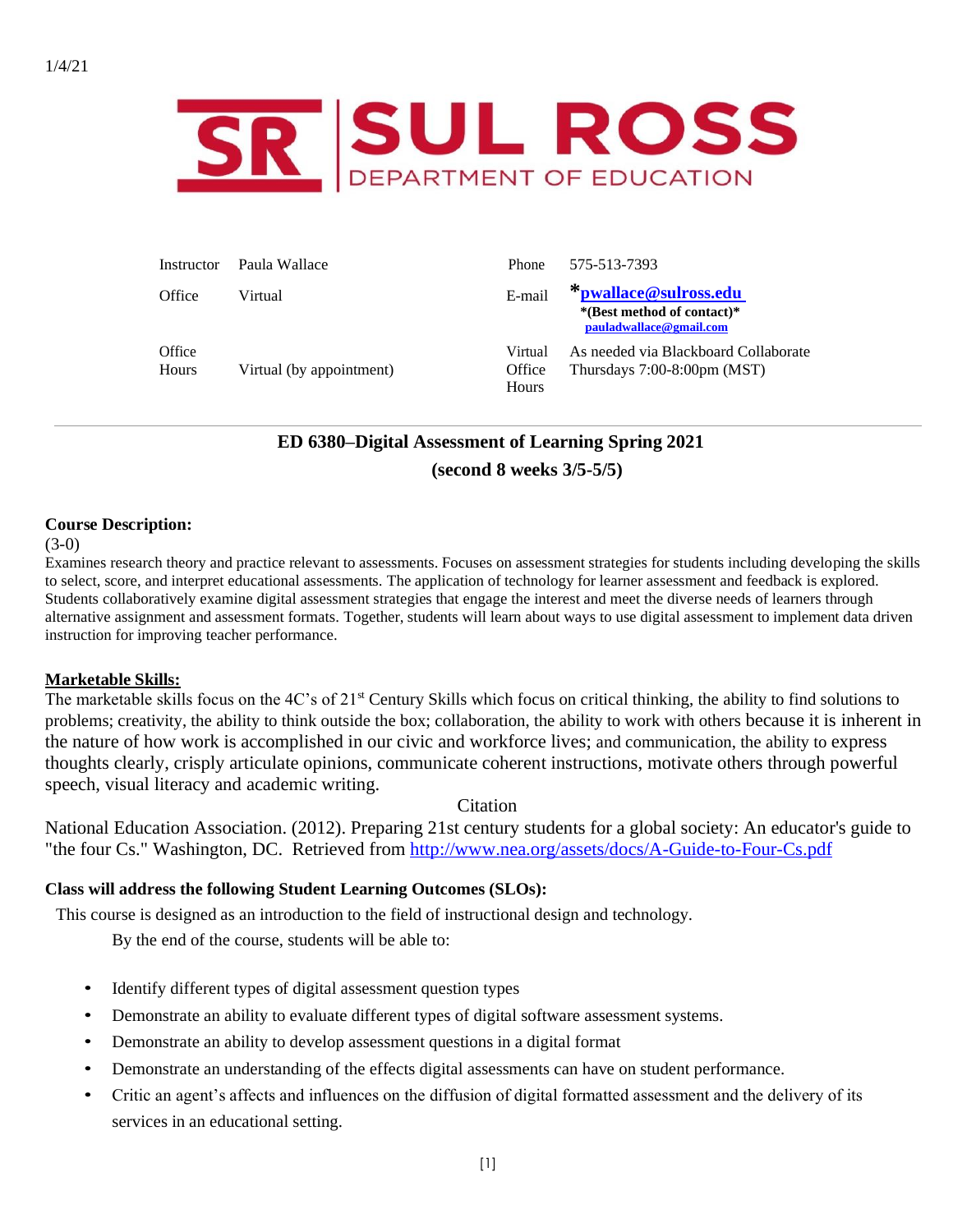• Discuss and demonstrate an understanding or how digital assessment results can drive instruction.

# **The ISTE Standards are a framework for innovation in education. These standards help educators and education leaders worldwide prepare learners to thrive in work and life. [\(www.iste.org/standards\)](http://www.iste.org/standards) ISTE Standards for Educators**

- 1. Learner: 1a, 1b, 1c
- 2. Leader: 2a, 2b, 2c
- 3. Citizen: 3a, 3b, 3c, 3d
- 4. Collaborator: 4a, 4b, 4c, 4d
- 5. Designer: 5a, 5b, 5c
- 6. Facilitator: 6C, 6D
- 7. Analyst: 7A, 7B

# **ISTE Standards for Coaches**

- 1. Change Agent: 1a, 1b, 1d
- 2. Connected Learner: 2a, 2b, 2c
- 3. Collaborator: 3a, 3b, 3c, 3d
- 4. Learning Designer: 4a, 4b, 4c, 4d
- 5. Professional Learning Facilitator: 5a, 5c
- 6. Data-Driven Decision-Maker: 6c
- 7. Digital Citizen Advocate: 7a, 7b, 7c, 7d

# **ISTE Standards for Educational Leaders**

- 1. Equity and Citizenship Advocate: 1a, 1b, 1d
- 2. Visionary Planner: 2e
- 3. Empowering Leader: 3a, 3b, 3c
- 4. Systems Designer:
- 5. Connected Learner: 5a, 5b, 5c, 5d

# **ISTE Standards for Administrators**

- 1. Visionary Leadership: 1a, 1b
- 2. Digital Age Learning Culture: 2d,
- 3. Excellence in Professional Practice: 3a, 3b, 3c, 3d
- 4. Systemic Improvement: 4a, 4b, 4e
- 5. Digital Citizenship: 5a, 5b, 5c

### **Required Textbook:** No required textbook [\(Open Resources Standards Rubric\)](https://www.achieve.org/files/AchieveOERRubrics.pdf) **Required Readings: Provided in Blackboard Course (see reference page)**

# **Requirements:**

Students will:

- Participate and collaborate in online discussions, assignments, and activities
- Utilize Blackboard on the SRSU website to fulfill course requirements
- Utilize VoiceThread to participate in oral discussions
- Utilize Web-based Blogs to conducted written blogs for course
- Practice professional conduct and ethics and respectful learning exchanges
- Preserve confidentiality of information shared regarding student, family, or school district experiences

# **Course Requirements:**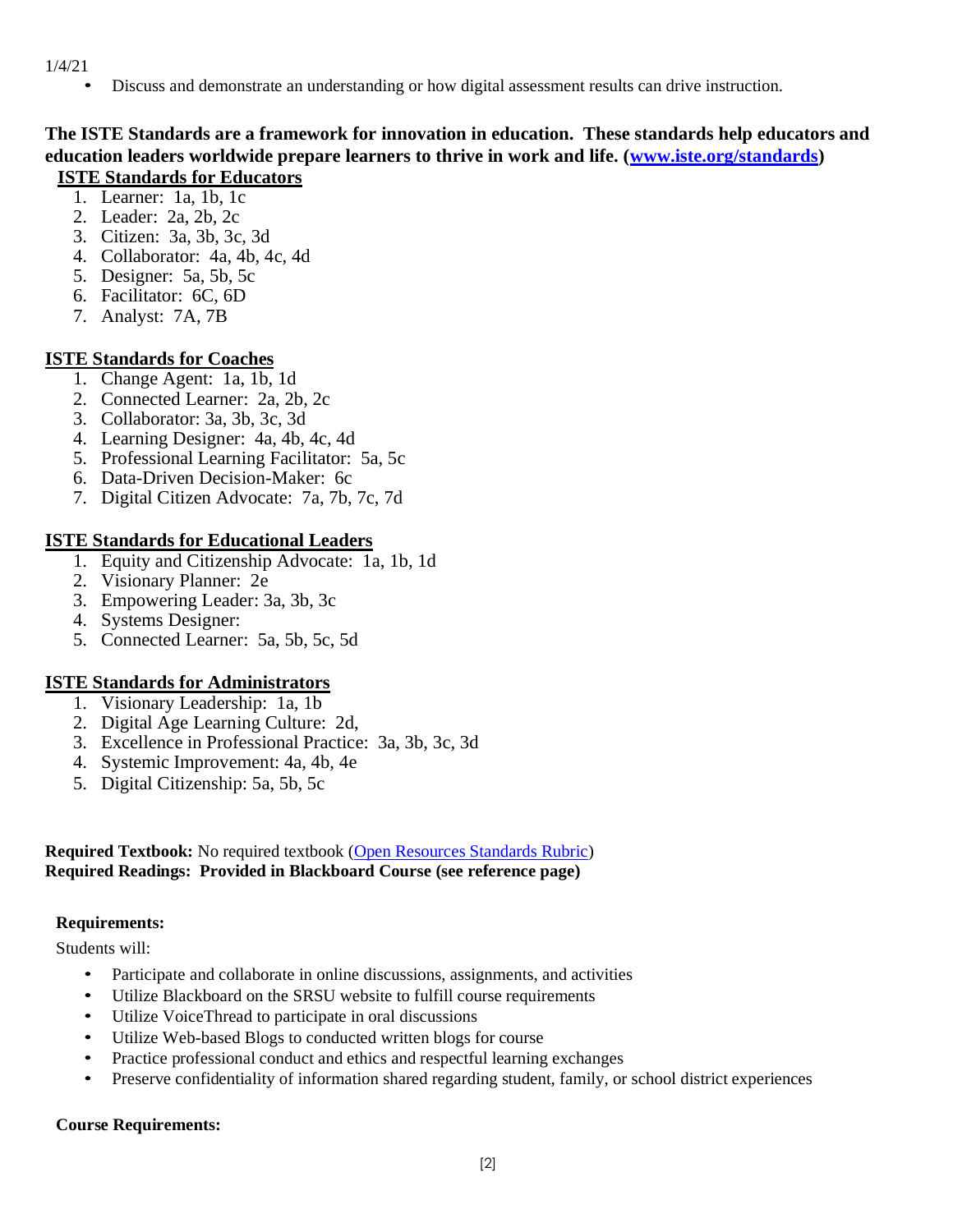- Attendance
	- Students should refer to the *Online Absence Policy* posted in Blackboard under the tab Course Information regarding participation in an online course.
- Daily Readings
	- We will be covering an enormous amount of information in a very short amount of time because this is an 8 week accelerated course. A large part of the **graduate student** responsibility in this course will be to devote time to the course information. Please note which and what information will be covered and read ahead to keep up with the rigorous pace of the course.

#### **Grading Policy:**

| <b>Assignments</b>                 | <b>Number</b> | <b>Points</b> | <b>Total</b> |
|------------------------------------|---------------|---------------|--------------|
| Week 0                             |               |               |              |
| Written Introductory Discussion    | 1             | 25            | 25           |
| <b>Creating Blog Account</b>       | 1             | 25            | 25           |
| <b>Academic Honesty Assignment</b> | 1             | 25            | 25           |
| Syllabus Quiz                      | 1             | 25            | 25           |
| Contact Information                | 1             | 25            | 25           |
| <b>Week 1-8</b>                    |               |               | O            |
| <b>Blogs</b>                       | 4             | 100           | 400          |
| <b>Oral Discussions</b>            | 3             | 100           | 300          |
| <b>Written Discussions</b>         | 4             | 100           | 400          |
| <b>Final Project Prep</b>          | 2             | 150           | 300          |
| <b>Final Project</b>               | 1             | 475           | 475          |
|                                    |               |               | 2000         |

| A=1800-2000       |
|-------------------|
| B=1600-1799       |
| $C = 1400 - 1599$ |
| D=1200-1399       |
| <1200=F           |
|                   |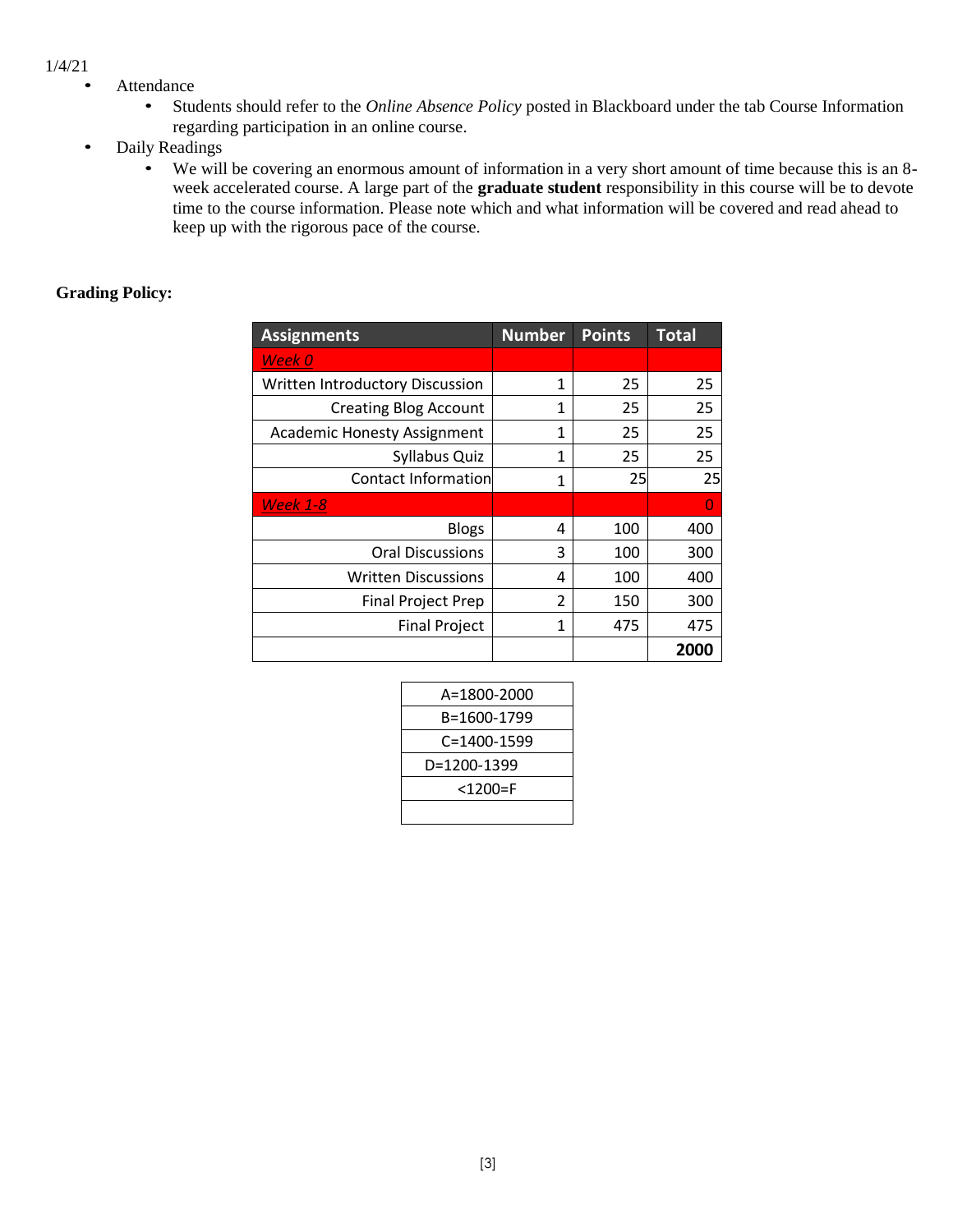# **Course Schedule**

| <b>WEEK</b>                        | <b>ASSIGNED WORK</b>                                                      | <b>OPEN DATE</b> | <b>CLOSE DATE</b> |
|------------------------------------|---------------------------------------------------------------------------|------------------|-------------------|
| Week 0                             | Course Information & Week 0 Activities<br><b>Blog Creation Assignment</b> | 3/5              |                   |
| Week 1                             | Introduction to Assessment & Accountability                               |                  |                   |
|                                    | Written Discussion #1<br><b>Peer Responses</b>                            |                  |                   |
| Week 2                             | <b>Assessment Types &amp; Questions Types</b>                             |                  |                   |
|                                    | Oral Discussion #1 & Blog #1                                              |                  |                   |
|                                    | <b>Peer Responses</b>                                                     |                  |                   |
|                                    | Standards Based Assessment Written Discussion #2                          |                  |                   |
| Week 3                             | Peer Responses to Written Discussion                                      |                  |                   |
| <b>Capstone</b><br><b>Artifact</b> | <b>Project Prep #1</b>                                                    |                  |                   |
|                                    | Introducing Technology-enhanced Assessment &<br>Feedback                  |                  |                   |
|                                    | Oral Discussion #2 & Blog #2                                              |                  |                   |
| Week 4                             | Peer Responses to Blog                                                    |                  |                   |
| Week 5                             | Introducing Technology-enhanced Assessment &                              |                  |                   |
|                                    | Feedback--Continued                                                       |                  |                   |
|                                    | <b>Written Discussion #3</b><br><b>Peer Responses</b>                     |                  |                   |
| Week 6                             | Barriers To & Critics To Digital Assessments                              |                  |                   |
|                                    | https://facdevblog.niu.edu/onlinecheating (lecture)                       |                  |                   |
| <b>Capstone</b>                    | Blog #3                                                                   |                  |                   |
| <b>Artifact</b>                    | Peer Responses to Blog<br><b>Project Prep #2</b>                          |                  |                   |
|                                    |                                                                           |                  |                   |
| Week 7                             | Data Analysis<br><b>Written Discussion #4 &amp; Oral Discussion #3</b>    |                  |                   |
|                                    | Peer Responses to Written Discussion                                      |                  |                   |
| Week 8                             | Data Analysis-Continued                                                   |                  |                   |
|                                    | <b>Graduating students due date:</b>                                      |                  |                   |
|                                    | <b>Blog #4- Specific Guidelines</b>                                       |                  |                   |
| <b>Capstone</b>                    | Peer Responses to Blog<br><b>Final Project</b>                            |                  | 5/5/21            |
| <b>Artifact</b>                    | <b>Graduating students due date:</b>                                      |                  |                   |

# *All assignments are due on the scheduled date no later than 11:59 pm CST.*

**Grading: All assignments are due on the date posted. Late work WILL NOT be accepted! The only exception to this is medical emergencies (doctor excuse required) or family death (your name must be listed in the obituary).**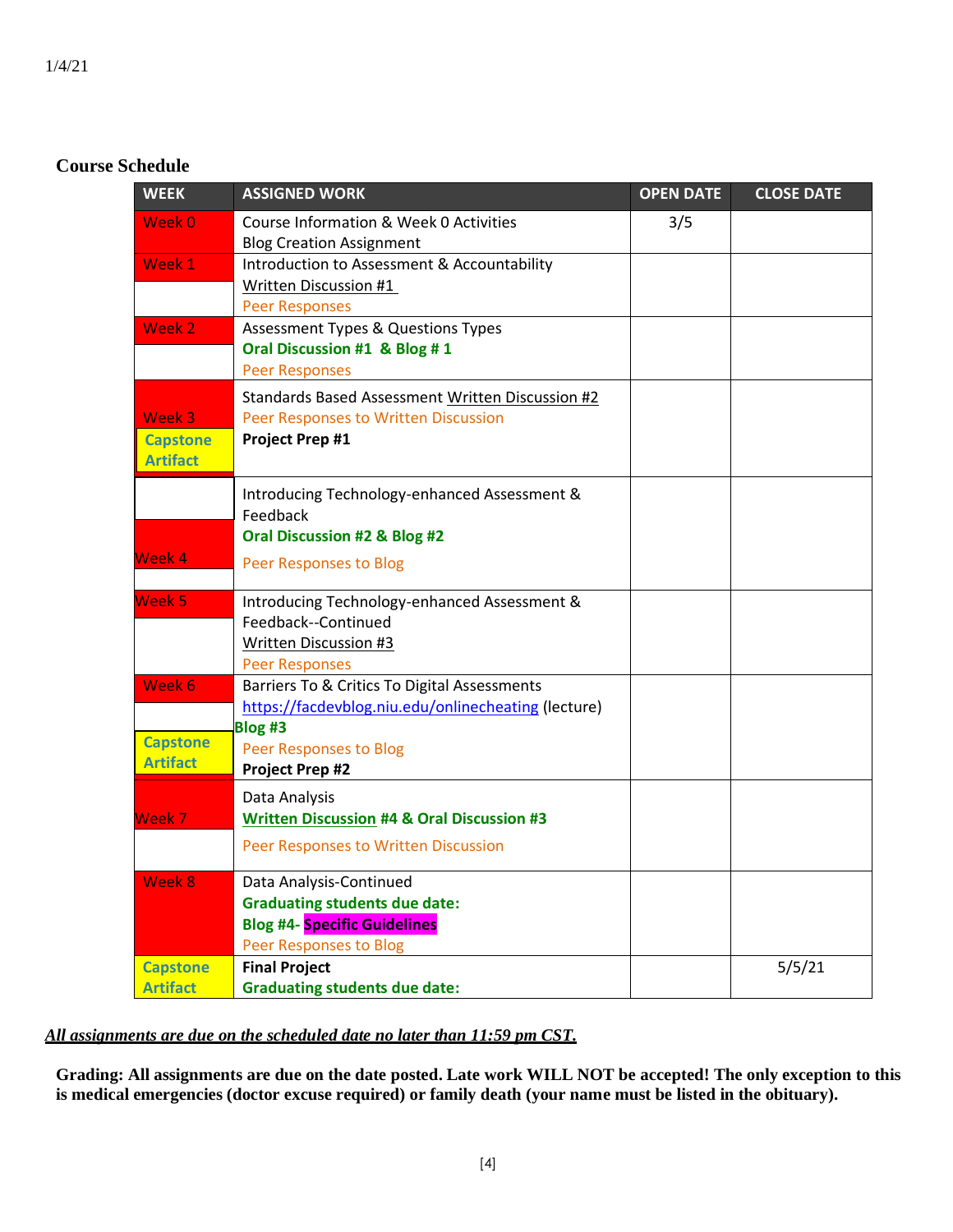**Communication Policy:** The preferable communication source is Blackboard email. Telephone and virtual conferencing communications are also available. An appointment set up through email will need to be made for virtual conferencing. It is reasonable to expect your instructor to answer your emails within 24 hours. In most cases it will be sooner than that.

**Attendance Policy:** Students are expected to attend all scheduled on- campus classes. Prompt arrival for class is expected. Students in web-enhanced or web classes are expected to log in several times each week to the Blackboard course site on the Internet site. The instructor will monitor the Blackboard log-ins for attendance points. Students are to make themselves aware of the SRSU policies on Absences and Class Attendance posted in the SRSU Student Handbook. SRSU Class Attendance policy states "The instructors may, at their discretion, drop a student from a course when the student has a total of nine absences." SRSU policy states "An absence is defined as non-attendance in fifty minutes of class; for example, nonattendance in a one and one-half hour class will constitute one and one-half absences and non-attendance in a three hour class will constitute three absences." Therefore, non-attendance for Weekend Format classes calculates to: Saturday (7 hrs of class time) = 8.4 absences and Sunday (4 hrs of class time) = 4.8 absences. Make up work is at the discretion of the instructor as it relates to "explained or excused" absences. The Absences/Class Attendance policy includes all absences excused or unexcused. In this course you are expected to attend all classes, to be punctual, and to complete all assignments on time.

### **ADA Accommodations:**

Sul Ross State University is committed to equal access in compliance with the Americans with Disabilities Act of 1973. It is the student's responsibility to initiate a request for accessibility services. Students seeking accessibility services must contact:

Mary Schwartze, M. Ed., L.P.C., in Counseling and Accessibility Services, Ferguson Hall, Room 112. The mailing address is P.O. Box C-122, Sul Ross State University, Alpine, Texas Telephone: 432-837- 8691. E-mail: [mschwartze@sulross.edu](mailto:%20%20mschwartze@sulross.edu) .

**Tobacco Policy:** Tobacco is not permitted on the Sul Ross campus.

**Academic Integrity**: Students in this class are expected to demonstrate scholarly behavior and academic honesty in the use of intellectual property. A scholar is expected to be punctual, prepared, and focused. Examples of academic dishonesty include but are not limited to:

Turning in work as original that was used in whole or part for another course and/or professor; turning in another person's work as one's own; copying from professional works or internet sites without citation.

#### **Distance Education Students:**

*Distance Education Statement*: Students enrolled in distance education courses have equal access to the university's academic support services, such as Smarthinking, library resources, such as online databases, and instructional technology support. For more information about accessing these resources, visit the SRSU website. Students should correspond using Sul Ross email accounts and submit online assignments through Blackboard, which requires secure login information to verify students' identities and to protect students' information. *[If the course requires students to take proctored exams or to purchase additional software or equipment, please describe those requirements here.]* The procedures for filing a student complaint are included in the student handbook. Students enrolled in distance education courses at Sul Ross are expected to adhere to all policies pertaining to academic honesty and appropriate student conduct, as described in the student handbook. Students in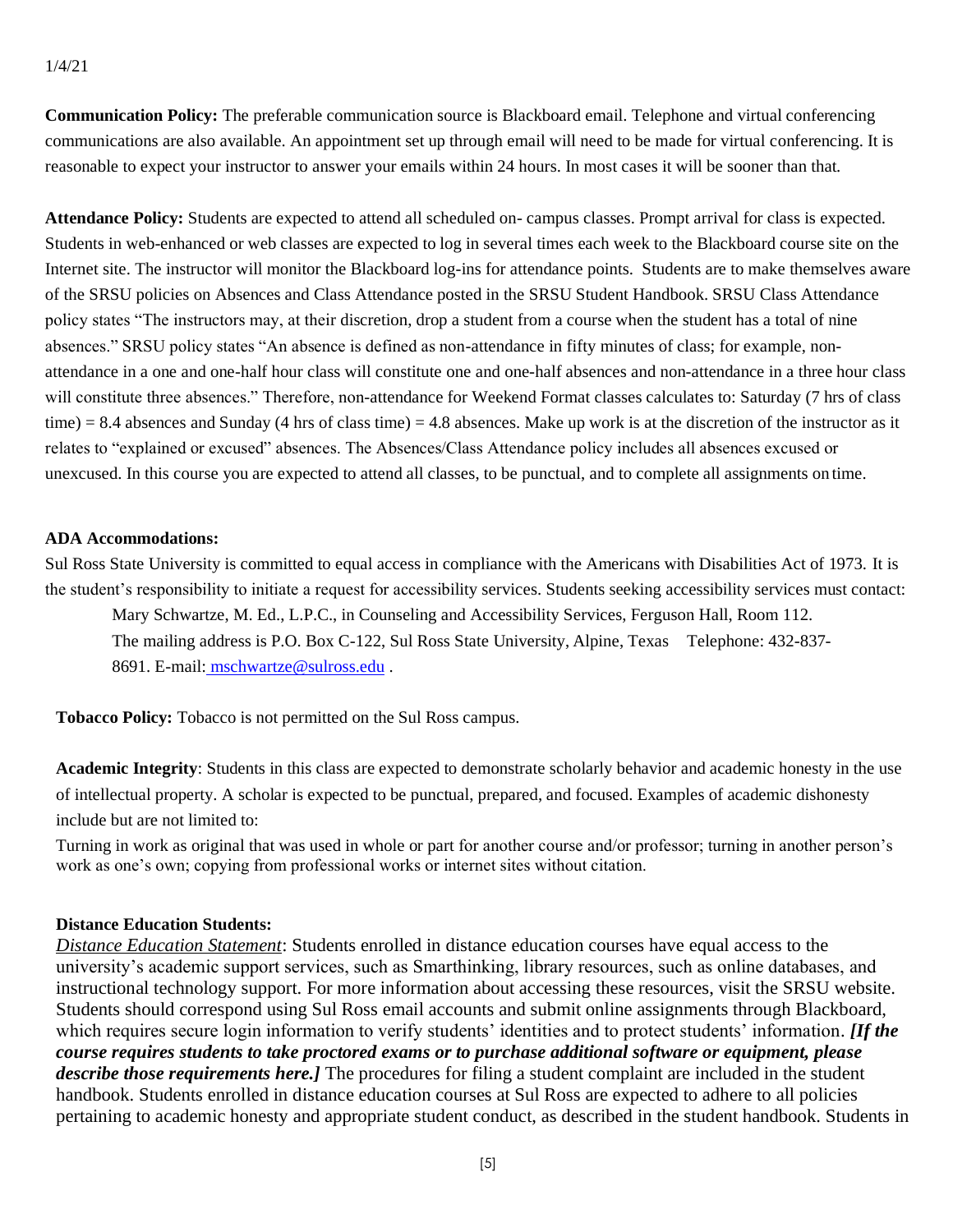web-based courses must maintain appropriate equipment and software, according to the needs and requirements of the course, as outlined on the SRSU website.

**This syllabus may be changed at anytime with notice given to students immediately.**